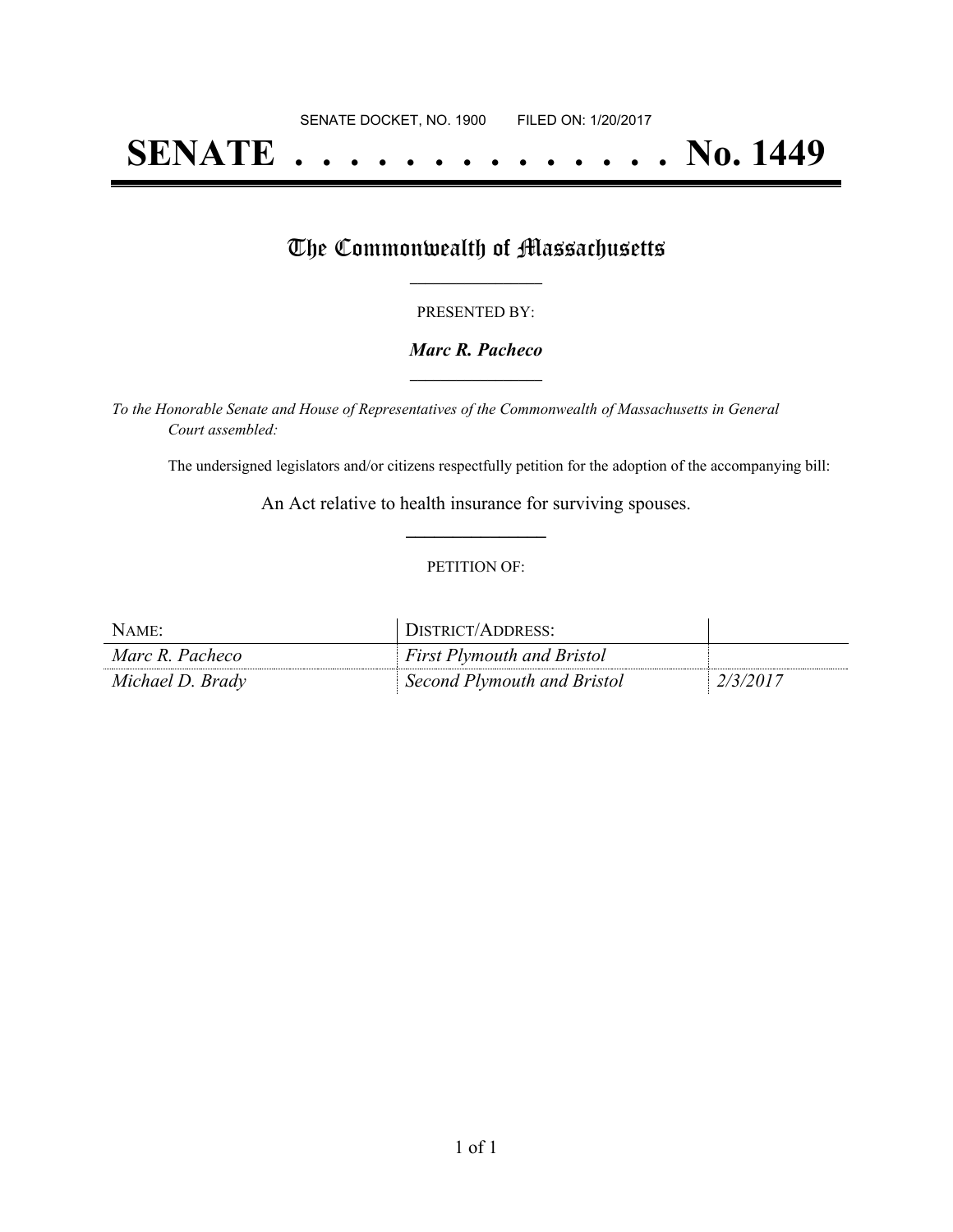#### SENATE DOCKET, NO. 1900 FILED ON: 1/20/2017

## **SENATE . . . . . . . . . . . . . . No. 1449**

By Mr. Pacheco, a petition (accompanied by bill, Senate, No. 1449) of Marc R. Pacheco and Michael D. Brady for legislation relative to health care insurance for surviving spouses. Public Service.

### [SIMILAR MATTER FILED IN PREVIOUS SESSION SEE SENATE, NO. *1407* OF 2015-2016.]

### The Commonwealth of Massachusetts

**In the One Hundred and Ninetieth General Court (2017-2018) \_\_\_\_\_\_\_\_\_\_\_\_\_\_\_**

**\_\_\_\_\_\_\_\_\_\_\_\_\_\_\_**

An Act relative to health insurance for surviving spouses.

Be it enacted by the Senate and House of Representatives in General Court assembled, and by the authority *of the same, as follows:*

| $\mathbf{1}$   | SECTION 1. Section 9B of chapter 32B of the General Laws, as appearing in the 2012                 |
|----------------|----------------------------------------------------------------------------------------------------|
| $\overline{2}$ | Official Edition, is hereby amended by striking out in lines 9 and 10, the words "the entire cost" |
| 3              | of such premium without any contribution by the governmental unit" and inserting in place          |
| 4              | thereof the following words: - one-half the cost of such premiums with one-half the cost of such   |
| 5 <sup>1</sup> | premiums paid by the governmental unit.                                                            |
| 6              | SECTION 2. Section 9D of said chapter 32B is hereby repealed.                                      |
| $\tau$         | SECTION 3. Section 11 of chapter 32A of the General Laws, as appearing in the 2012                 |
| 8              | Official Edition, is hereby amended by striking out in line 6 the words "until the remarriage of   |
| 9              | said surviving spouse".                                                                            |